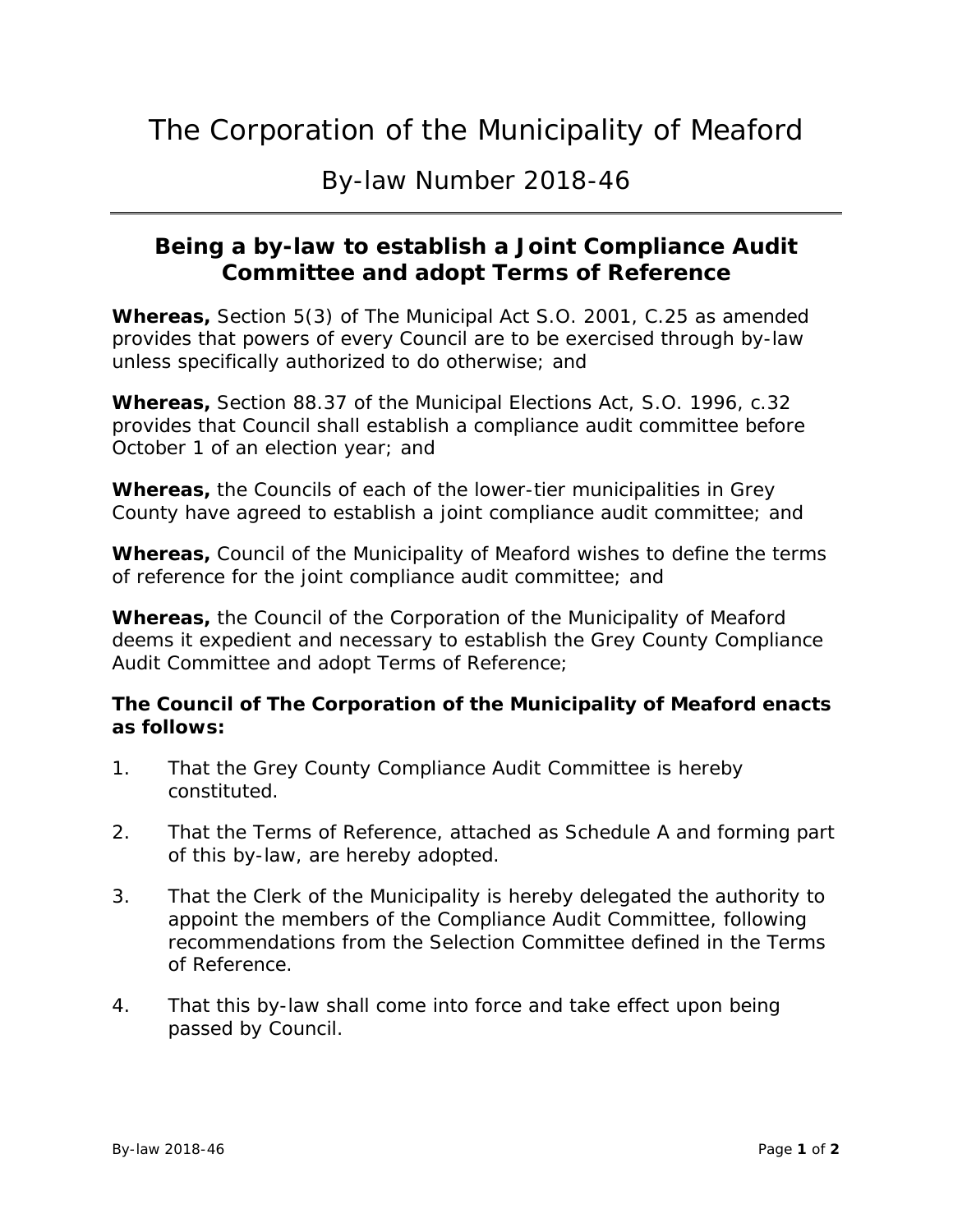**Read a first, second and third time and finally passed this 9th day of July, 2018.**

**Barb Clumpus, Mayor**

**Matthew Smith, Clerk**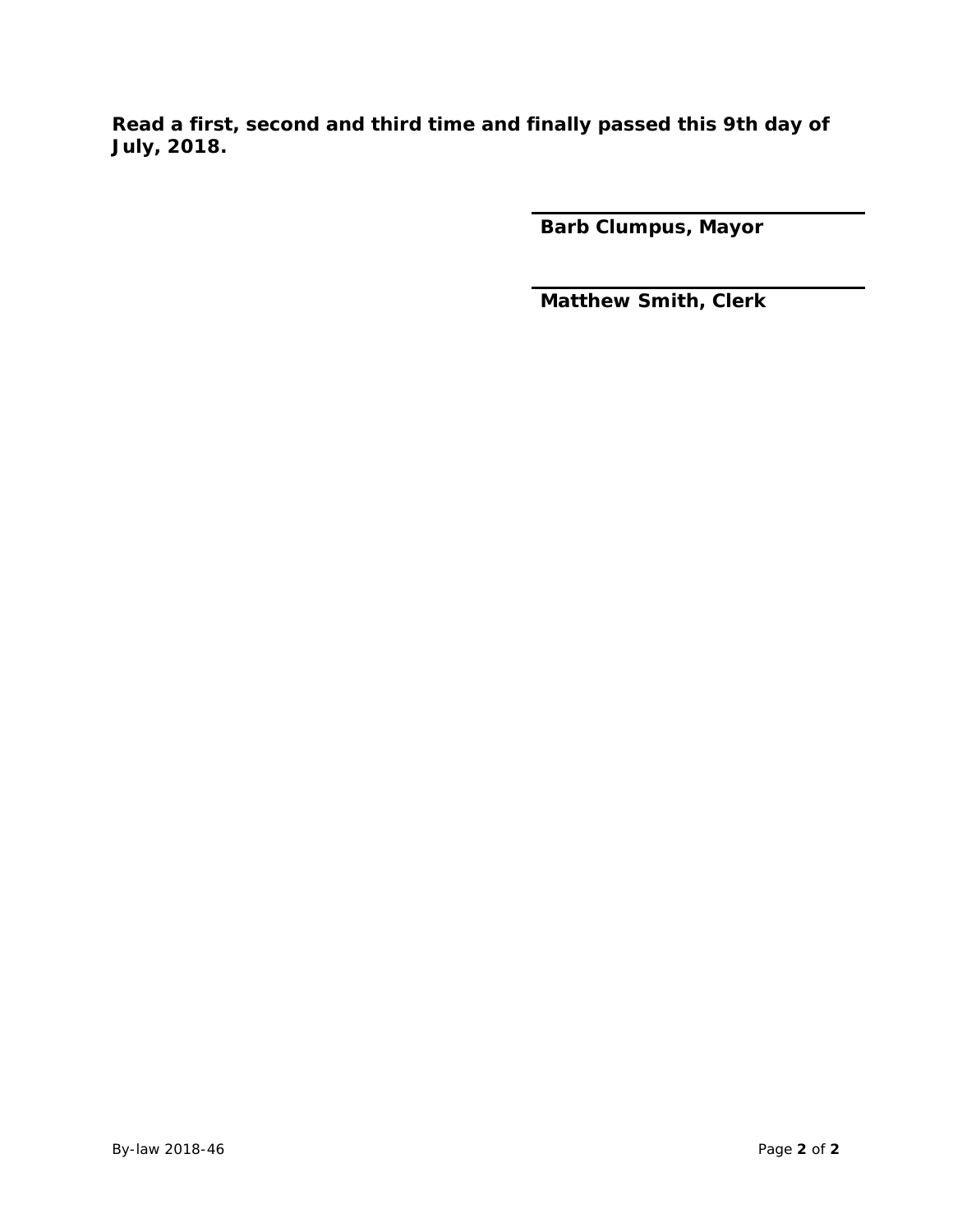# Grey County Compliance Audit Committee Terms of Reference

#### **1. Definitions**

- 1.1 "Act" means the *Municipal Elections Act, 1996*, S.O. 1996, c.32, as amended from time to time;
- 1.2 "Applicant" means an eligible elector who makes an application under Section 88.33(1) of the Act;
- 1.3 "Application" means an application for a compliance audit of a candidate or registered third party, accepted by the Clerk pursuant to Subsection 88.33(2) of the Act and using a form prescribed by the Clerk pursuant to the authority granted by Subsections 88.37(6), 12(1) and 12(2) of the Act;
- 1.4 "Auditor" means a Grey County Compliance Audit Committee-appointed auditor pursuant to Subsection 88.33(10) of the Act;
- 1.5 "Auditor's Report" means a report prepared by an auditor regarding the findings of an audit into the election campaign finances of a candidate or registered third party advertiser;
- 1.6 "Candidate" means the Candidate whose election campaign finances are the subject of an Application;
- 1.7 "Clerk" means the Municipal Clerk or designate;
- 1.8 "Clerk's Report" is the report of the Clerk to a Sitting Committee that identifies each contributor to a candidate or registered third party who appears to have contravened any of the MEA contribution limits.
- 1.9 "Council" means the Council of each of the member municipalities;
- 1.10 "GCCAC" means the Grey County Compliance Audit Committee being a roster of no more than seven individuals recommended by the Selection Committee and appointed by each Member Municipality;
- 1.11 "Host Municipality" means the Member Municipality who convenes a Sitting Committee to consider a Clerk's Report or Application;
- 1.12 "Member Municipalities" means all or some of the lower tier municipalities in Grey County participating in the GCCAC;
- 1.13 "Registered Third Party" means the individual, corporation or trade union whose notice of registration has been certified by the Clerk;
- 1.14 "Selection Committee" means the Grey County Clerk, and the Clerks of three Member Municipalities;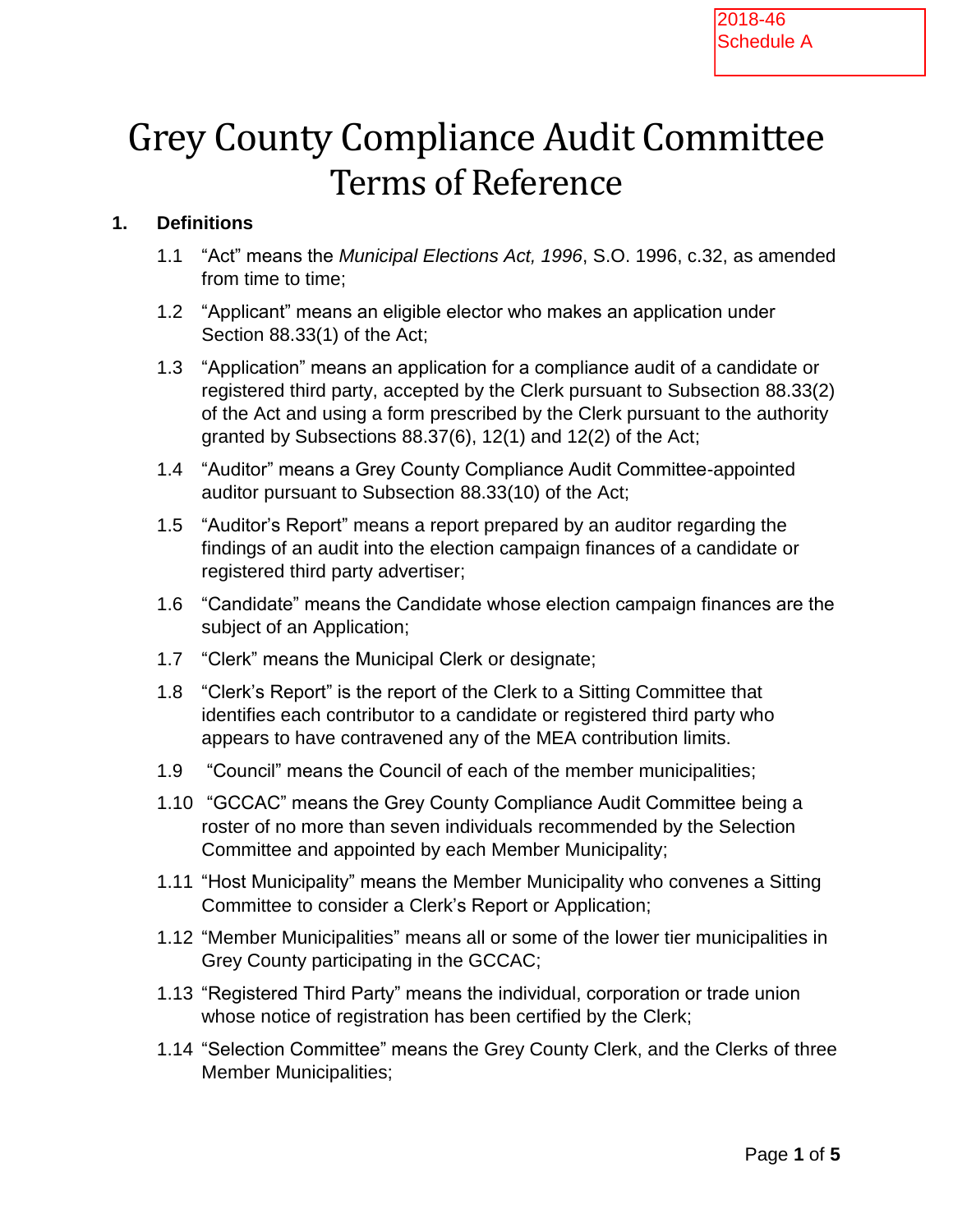1.15 "Sitting Committee" means the three members of the GCCAC convened to consider a particular Clerk's Report or Application.

#### **2. Mandate**

2.1 The Sitting Committee when appointed has full authority pursuant to sections 88.33, 88.34, 88.35, 88.36 and 88.37 of the Act to receive and make decisions on Applications and Clerk's Reports respecting the 2018 municipal election and any municipal by-elections held during the 2018 to 2022 Council term.

#### **3. Scope of Responsibilities**

3.1 The Sitting Committee shall:

|                                                                                                                                                                                                                                                                        | <b>Timeline/Section of the Act</b>                                                                                                                        |
|------------------------------------------------------------------------------------------------------------------------------------------------------------------------------------------------------------------------------------------------------------------------|-----------------------------------------------------------------------------------------------------------------------------------------------------------|
| Consider Applications for Candidates and/or<br>Registered Third Parties and decide whether<br>they should be granted or rejected.                                                                                                                                      | Within 30 days after receipt of the<br>Application - s. 88.33(7), s. 88.35(4)                                                                             |
|                                                                                                                                                                                                                                                                        |                                                                                                                                                           |
| Provide written reasons for the decision to<br>grant or reject the Applications.                                                                                                                                                                                       | s. 88.33(8)<br>s. 88.35(4)                                                                                                                                |
|                                                                                                                                                                                                                                                                        |                                                                                                                                                           |
| If an Application is granted, appoint an<br>Auditor to conduct a compliance audit of the<br>Candidate's and/or Registered Third Parties<br>election campaign finances.                                                                                                 | s. $88.33(10)$ and $(11)$<br>s. 88.35(4)                                                                                                                  |
|                                                                                                                                                                                                                                                                        |                                                                                                                                                           |
| Receive the Auditor's Report.                                                                                                                                                                                                                                          | Within 10 days after receiving the<br>report, the clerk of the Host<br>Municipality shall forward to the Sitting<br>Committee - s. 88.33(14), s. 88.35(4) |
|                                                                                                                                                                                                                                                                        |                                                                                                                                                           |
| Once the Auditor's Report is received,<br>consider if it contains a conclusion of<br>apparent contravention of the Act, and decide<br>whether to commence a legal proceeding<br>against the candidate and/or Registered<br>Third Party for the apparent contravention. | Within 30 days of receipt of the<br>Auditor's Report - s. 88.33(17), s.<br>88.35(4)                                                                       |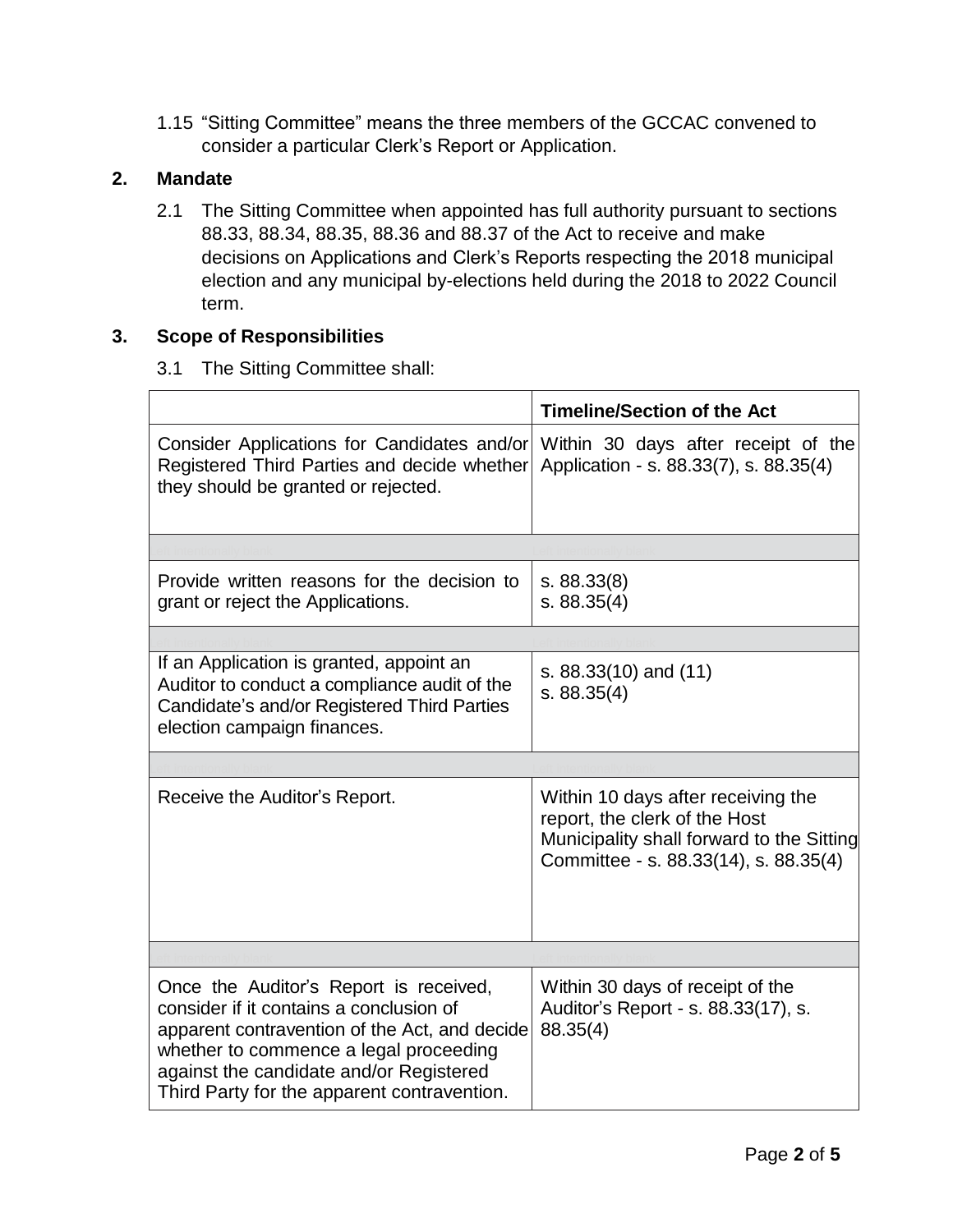|                                                                                                                                                                             | <b>Timeline/Section of the Act</b>                                            |
|-----------------------------------------------------------------------------------------------------------------------------------------------------------------------------|-------------------------------------------------------------------------------|
|                                                                                                                                                                             |                                                                               |
| Receive a Clerk's Report identifying any<br>contributor to a Candidate or Registered<br>Third Party who appears to have<br>contravened established contribution limits.     | s. 88.34(4)<br>s. 88.36(4)                                                    |
|                                                                                                                                                                             |                                                                               |
| Once the Clerk's Report is received, consider<br>the Report and decide whether to commence<br>a legal proceeding against the Contributor for<br>the apparent contravention. | Within 30 days of receipt of the Clerk's<br>Report - s. 88.34(8), s. 88.36(5) |
|                                                                                                                                                                             |                                                                               |

#### **4. Composition**

- 4.1 The GCCAC shall be comprised of a roster of up to seven (7) members.
- 4.2 When a Member Municipality receives either a Clerk's Report or an Application, the Clerk (of the Host Municipality) shall, within 10 days, arrange for three GCCAC members to convene a Sitting Committee to consider the Clerk's Report or Application. The selected GCCAC members shall be required to participate in all Sitting Committee meetings and any other proceedings pertaining to the Clerk's Report or Application.

#### **5. GCCAC Selection Criteria**

- 5.1 To the greatest extent possible, the GCCAC membership will be drawn from the following groups:
	- accounting and audit accountants or auditors, preferably with experience in preparing or auditing the financial statements of municipal candidates;
	- academic college or university professors with expertise in political science or local government administration;
	- legal; and
	- other individuals with knowledge of the campaign financing provisions of the Act or experience with a formal hearing process.

#### **6. Appointment Process**

6.1 All applicants will be required to submit an application outlining their qualifications and experience with a cover letter and resume or curriculum vitae.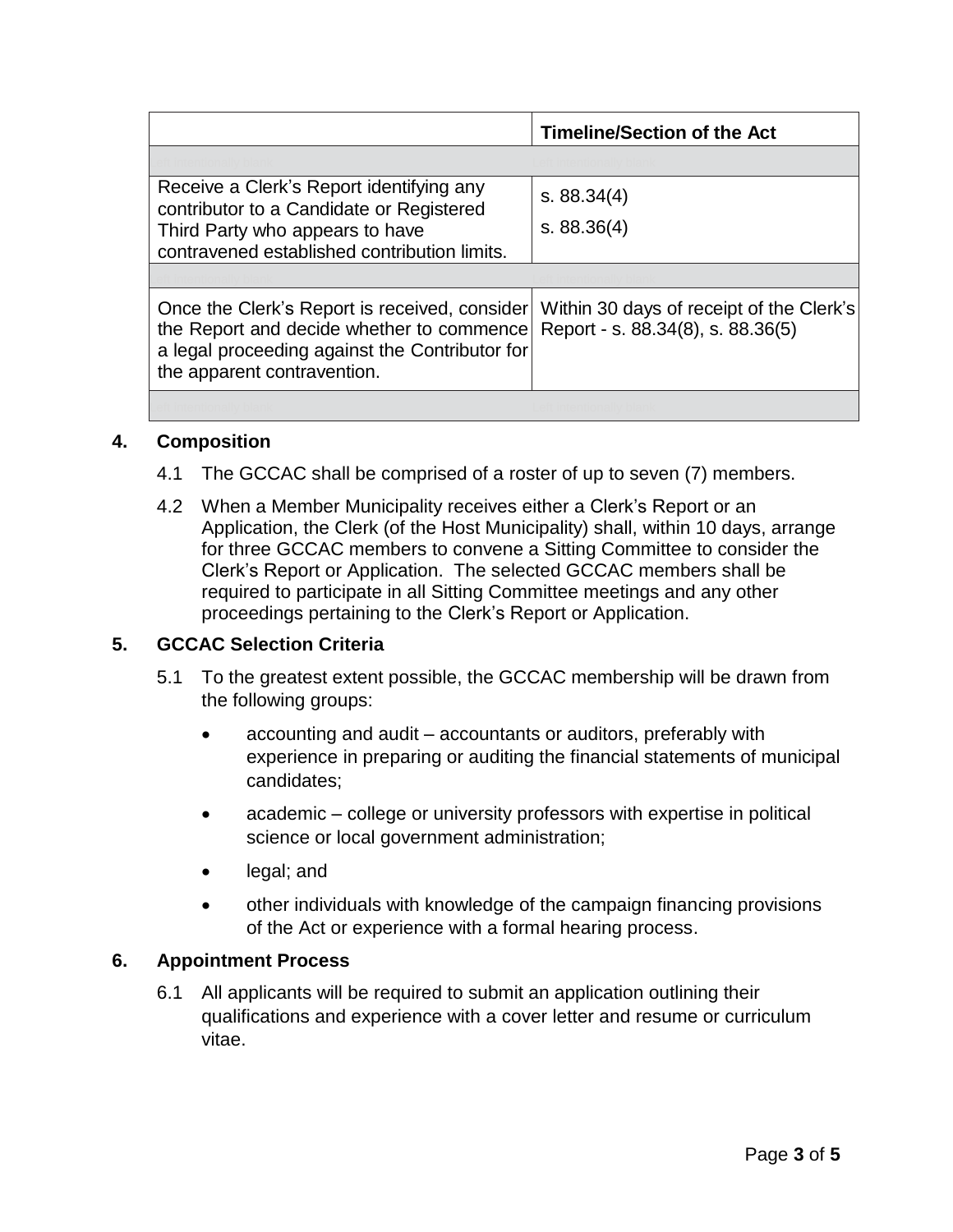- 6.2 The Selection Committee shall meet to review all applications received based upon the membership selection criteria and may request interviews with applicants.
- 6.3 The Selection Committee, following the review of applications and any necessary interviews, shall make recommendations for appointment to the Clerk of each Member Municipality. The GCCAC roster shall be appointed by each Member Municipality based on those recommendations.

#### **7. Remuneration**

- 7.1 Those persons appointed to the GCCAC will be paid a retainer of \$1,000, prorated (\$250 to be paid annually to each GCCAC member), over the term of their appointment (costs will be shared equally by the Member Municipalities). The retainer shall cover attendance at a mandatory training session and review of periodic updates or information supplied by the Clerk of a Member Municipality. Payment of the retainer does not denote membership on any Sitting Committee.
- 7.2 A rate of \$150 for meetings under 4 hours, \$250 for meetings over 4 hours, plus mileage at the applicable County rate per kilometer will be paid to GCCAC members convening as a Sitting Committee. The per meeting rate shall cover review of background or agenda materials as required in preparation for a meeting (costs will be borne by the Host Municipality).

#### **8. Meetings**

- 8.1 All individuals appointed to the GCCAC will be required to participate in a training session as a condition of their appointment.
- 8.2 Meetings shall only be held as needed, according to the following:
	- When a Member Municipality is in receipt of either an Application or Clerk's Report, the Clerk of the applicable Member Municipality shall contact GCCAC members for availability. Three members of the GCCAC will be selected to convene a Sitting Committee.
	- The meetings will be held in a location to be determined by the Clerk of the Host Municipality.
	- Subsequent meetings of the same matter will be held at the call of the Clerk.
	- The Clerk from the Host Municipality shall contact the Sitting Committee members to ensure all are available to attend the said meeting.
	- All time frames established in the Act and regulations shall be adhered to.